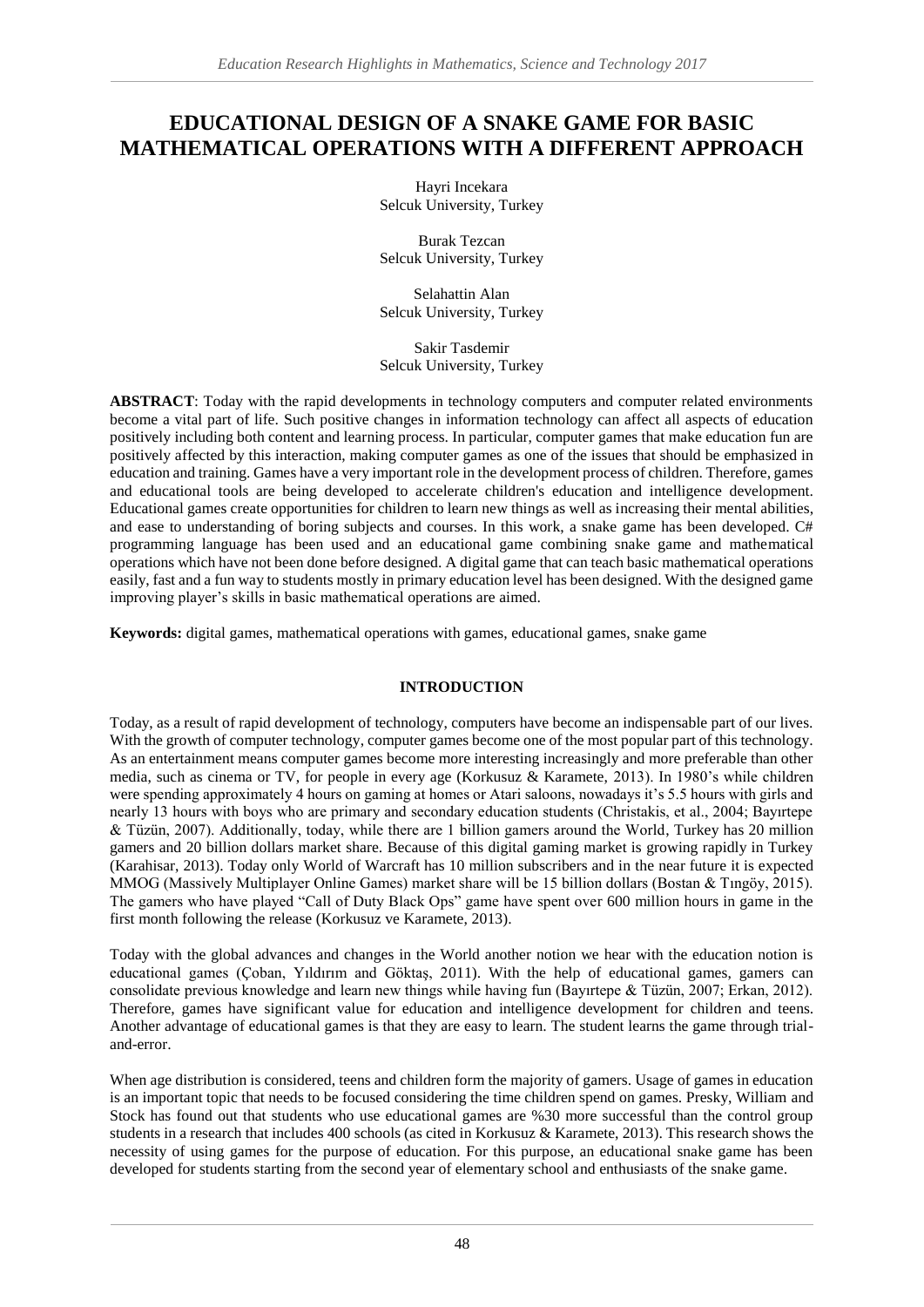In this paper, a snake game for basic mathematical operations designed with the usage of C# programming language. Gamer requires finding the wanted number by using the given operations and numbers. There is a time limit for that. The player is scored according to usage of time and the difficulty level of the problem. Additionally, with the random bonuses (hard), it is granted that gamers have more points and lives. In this way, improving player's skills in mathematical operations is aimed.

# **Game**

There are lots of definitions of 'game'. Game is an activity that people do willingly and happily in an appropriate time and place out of their responsibilities that supports their mental and physical skills. Games are things that people do willingly and things that people obligated to do are not games (Erkan, 2012; Hazar, 1996). Fundamental things that a game must consist are:

- 1. Aim
- 2. Finish factors and save
- 3. Realistic story
- 4. Playability
- 5. Replay
- 6. Balance
- 7. Prize
- 8. Environment

#### **Computer Games**

Nowadays, even though the word "game" generally refers to digital games, digital games have different features. Environments similar to real places are presented to gamers with computer games. Computer games are designed so that it includes competition, rules and a goal that motivates the gamer (Erkan, 2012; Pagulayan, et al., 2003).

Parallel to advances in computer science and its widespread usage, computer games have shown a continuous growth. Features in games have increased with the developments of high CPU power and graphic features. Also growing population that use computers have increased and people who play games take a place in gaming sector (Korkusuz & Karamete, 2013).

#### **Educational Games**

Educational games contain entertaining and motivating features like in common games. Educational games are a fun thing to do but also have features that teaches new things and reinforces previous knowledge. Therefore, to contribute to learning computer games can be used as a complementary tool. In educational game design, usage of imagination and ability to synthesise, determination of what to teach and how much student learned the taught concepts and effective usage of time and situations should be taken into account (Çankaya & Karamete, 2008). Educational computer games, when designed suitable for students' own levels, considering their interests and needs and suitable for individual study provide more effective and permanent learning. It is difficult to find the visual and auditory elements contained in the virtual game environments in books or movies. Because computer games, unlike to books and movies, grant interactions and allow users to trial and error (Erkan, 2012). Also they help students to improve their skills and learn new information around the patterns of the subject the game developed around.

#### **Game Programming**

Game programming is software developing department of video games. Game programming that requires significant work on software engineering is a combination of graphic design, entity system, user interface, physics engine, input handler, artificial intelligence component, game logic, level and sound systems as a whole (Türkmen, Yalın and Tekir, 2015).

Game programming due to its multidimensional and complex structures shows differences from other programming techniques. In lots of programs other than games, changes can be made after coding started and can be implemented to program easily. But in game programming, all rules should be determined and examined before coding the program and then coding part should start after. In game programming, any rule change requires that nearly whole program should be written again (Erkan, 2012).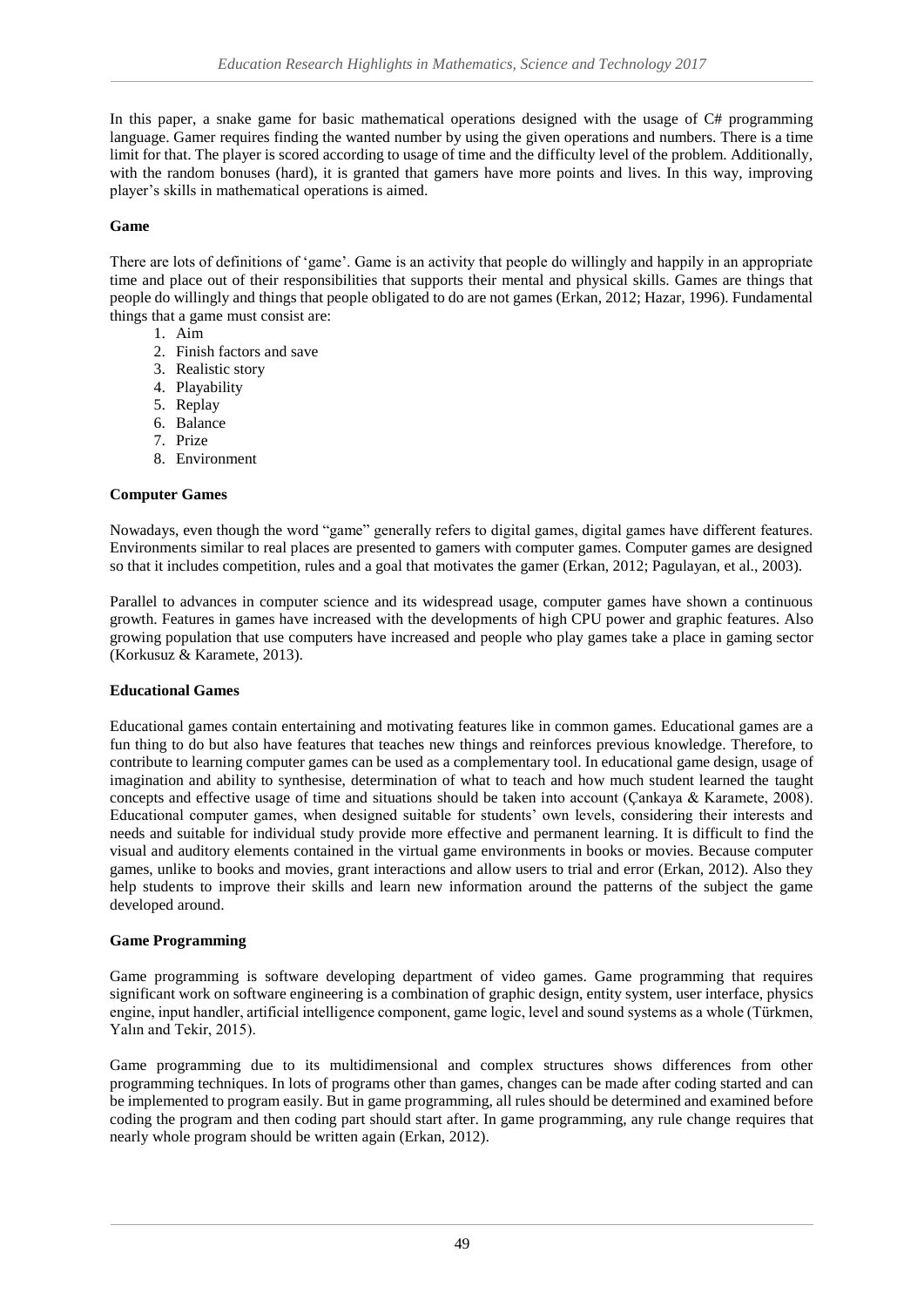In this project, C# programming language has been used. C#.NET is a Microsoft's robust, component-based programming language. The people who have experience with C,  $C_{+}$  or Java can learn  $C_{+}$  easily.

Good-looking and timesaving projects can be made with Microsoft Visual Studio's rich tools. C# programming language is a new generation programming language which Microsoft developed. It is a programming language developed for Microsoft's .NET environment (Yıldırım, 2012).

# **APPLICATION**

With this project, a game that improves student's skills with mathematical operations has been developed. There are 3 levels for different education levels. This way, extensive player base has been intended. Figure 1 shows the level choosing page.



Figure 1. Level Screen

In all levels, game consists of 7 parts and each part includes 3 questions. The difficulty levels of questions change by levels and parts. The difficulty levels increase as the game progress. After choosing the level, player comes to the game screen that is shown by Figure 2.





Appropriate questions will be asked to player according to chosen level. Three life points are given to players as shown in Figure 2. There is a time limit for the question. This way, getting rid of the slowness of the game and improving player's fast thinking abilities have been intended.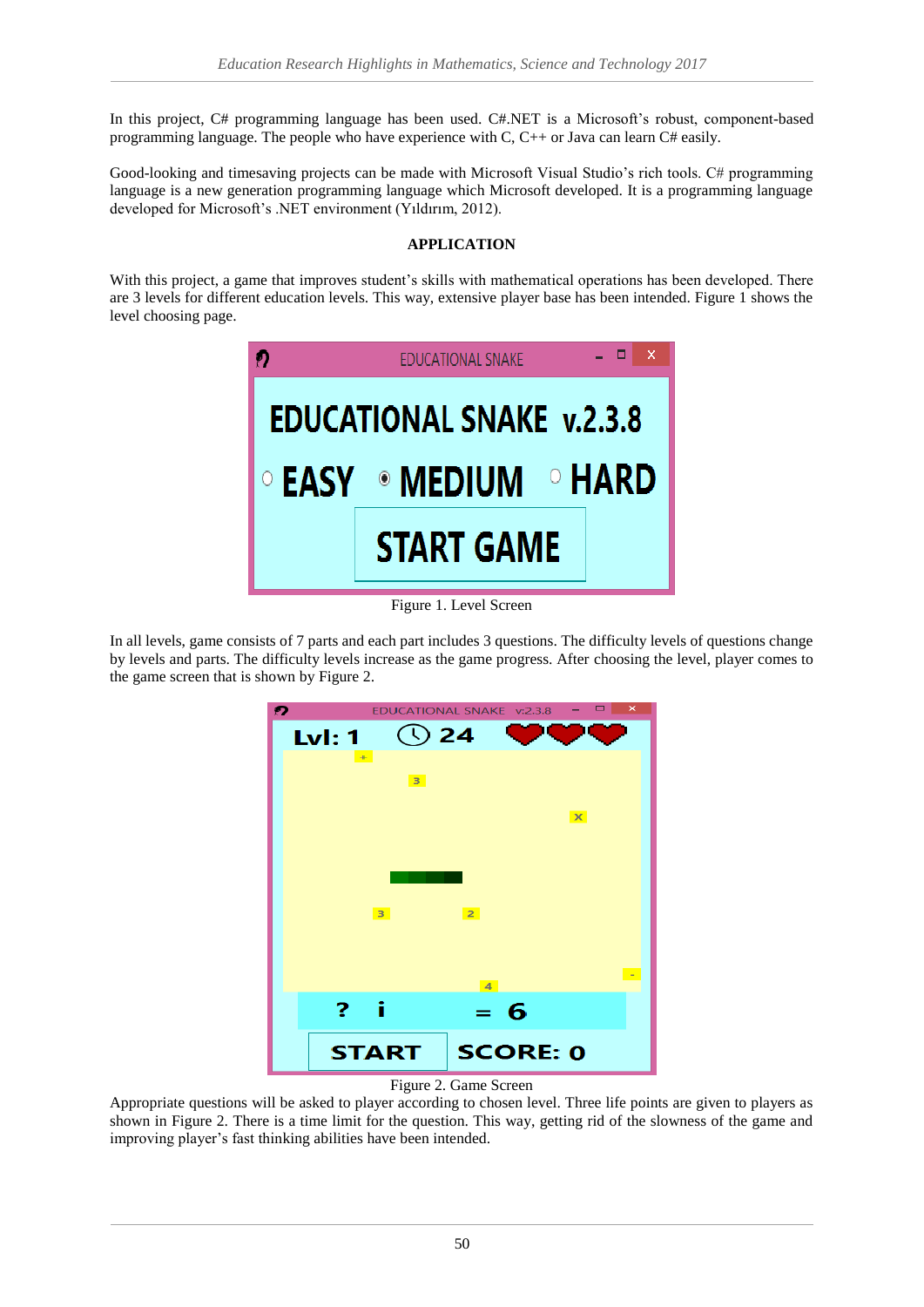As soon as the game opens, time limit starts to decrease. Player loses one life point when the time limit ends or player gives a wrong answer.

Player needs to pick a number than an operation symbol than another number to answer the question. If the answer to the question is right, game automatically provides player with a more difficult question and asks for answer. If the player picks two numbers in a row, game will not accept the pick and will give an error that the player should choose an operation symbol. If the player picks a wrong operation symbol, player can pick another symbol before the time limit ends. The game accepts the last picked operation before picking the second number. In this way, the choice of taking different routes to the answer has given to the player.

In some parts, players may be asked random bonus questions. Bonus questions appear as a hearth symbol that flashes. If the player picks the random question, s/he will encounter with a hard question. If the player answers the bonus question truly, s/he will gain more points and an extra life point. In figure 3, the screen that bonus question appears has been given.



Figure 3. Bonus Questions

With bonus questions player can restore lost points so that his/her motivation increases. Also increasing the player's confidence has been aimed with the bonus questions. Player who lost all his/her life points sees the Score Screen as shown in Figure 4 and asked to enter his/her name. This way player's name and score can be stored.



Figure 4. Score Screen

The player's scores are saved in database according to chosen level categories and player can see his/her own score and highest scores. Score screen is shown in Figure 5.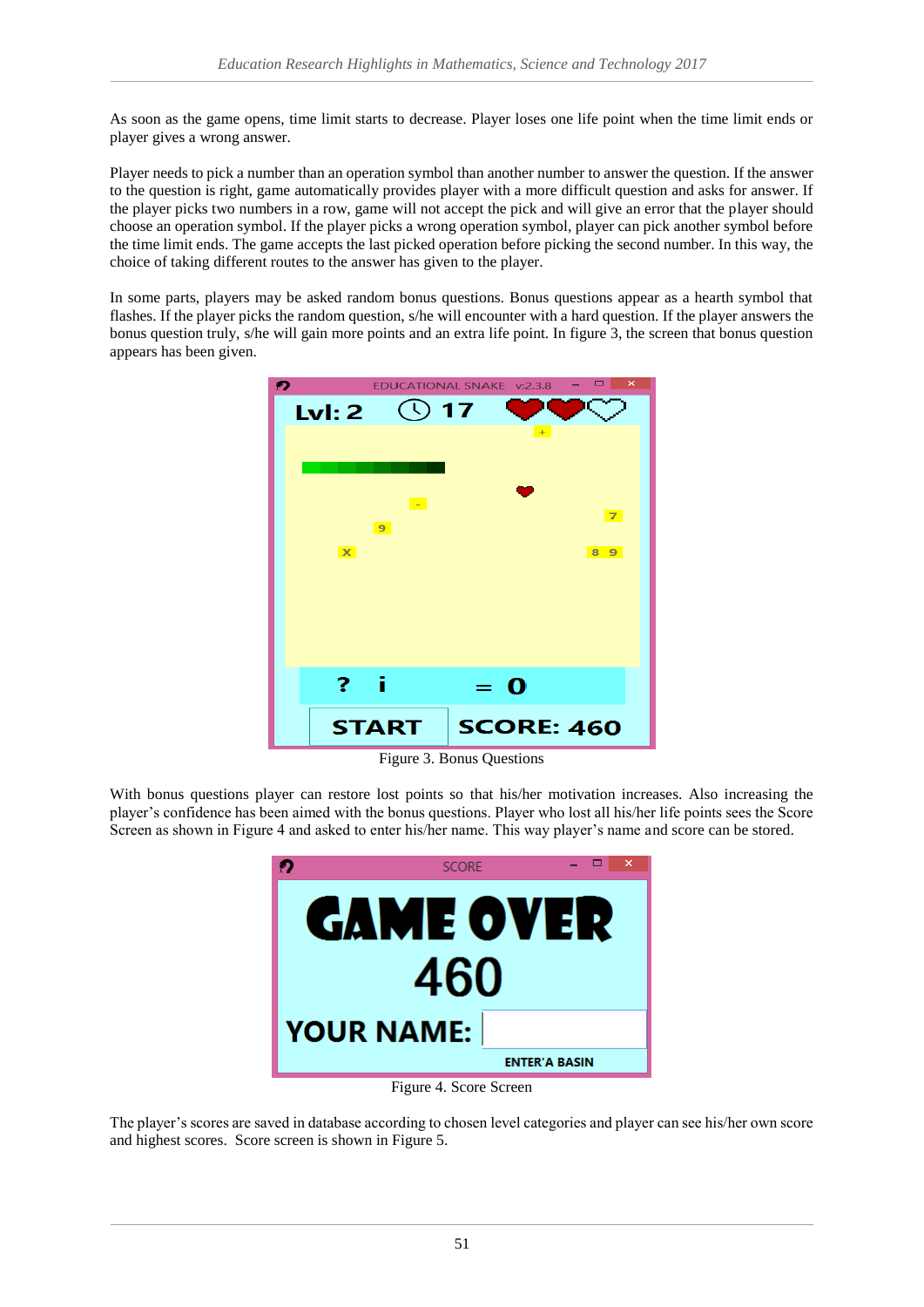| <b>SCORE</b>            |               |        | $\pmb{\times}$ |
|-------------------------|---------------|--------|----------------|
| <b>GAME OVER</b><br>460 |               |        |                |
| <b>YOUR NAME: Frank</b> |               |        |                |
| <b>ENTER'A BASIN</b>    |               |        |                |
|                         | <b>SCORES</b> | (ORTA) |                |
| MT                      |               | 4015   |                |
| <b>TALHA</b>            |               | 3630   |                |
| <b>IKICI</b>            |               | 1355   |                |
| <b>MWLT</b>             |               | 650    |                |
| Frank                   | 460           |        |                |
| mevlüt                  | 250           |        |                |

Figure 5. Score Screen

Score system will increase player's motivation and player will show more effort to reach high scores.

## **CONCLUSIONS**

Educating basic mathematical operations was made more interesting with this study. In this respect, this study will provide contributions to player's information gain, consolidation of existing information and children's intelligence development. Also, players will entertain themselves while improving their abilities with mathematical operations and learn effective usage of time.

While the player is playing the snake game, the player is also trying to obtain the target number using the numbers and actions displayed on the screen. Thus, educational snake game design will provide players with physical and mental stimulation.

With educational computer games, students learn more easily as they learn with fun and the topics taught become more permanent in memory. This will leave a more positive conception instead of the general negative conception in the majority of students against mathematics lesson. With the developed game, individual learning environments have been created for students with different learning levels. Each student will be able to play the game in accordance to his/her own level and will be able to provide feedback about the subjects taught. According to the feedbacks, teachers may have knowledge about student's level of learning. Thus, learning with fun, consolidating previous knowledge and getting feedback will be done at the same time.

Studies in this field are suitable ways to provide more effective and efficient learning in combination of education, entertainment and motivation.

## **REFERENCES**

- Korkusuz M. E., Karamete A., 2013, Eğitsel Oyun Geliştirme Modelleri, *NFE-EJMSE*, Vol. 7, No. 2, December 2013.
- Christakis, D. A., Ebel, B.E., Rivara, F.P., & Zimmerman, F.J., 2004, Television, Video, and Computer Game Usage in Children Under 11 Years of Age, *The Journal of Pediatrics*, 145, 652-656.
- Bayırtepe E., Tüzün H., 2007. The Effects Of Game-Based Learnıng Envıronments On Students' Achıevement And Self-Effıcacy In A Computer Course, *Hacettepe Üniversitesi Eğitim Fakültesi Dergisi (H. U. Journal Of Education),* 33: 41-54.

Karahisar T., 2013. State of The Digital Gaming Industry In Turkey, *Uluslararası Sanat, Tasarım ve Manipülasyon Sempozyumu*, ISBN:978-605-4735-25-9, pp:107-119, Sakarya.

Bostan B., Tıngöy Ö., 2015. Dijital Oyunlar: Tasarım Gereksinimleri ve Oyuncu Psikolojisi, DOI: 10.5824/1309- 1581.2015.2.001.x.